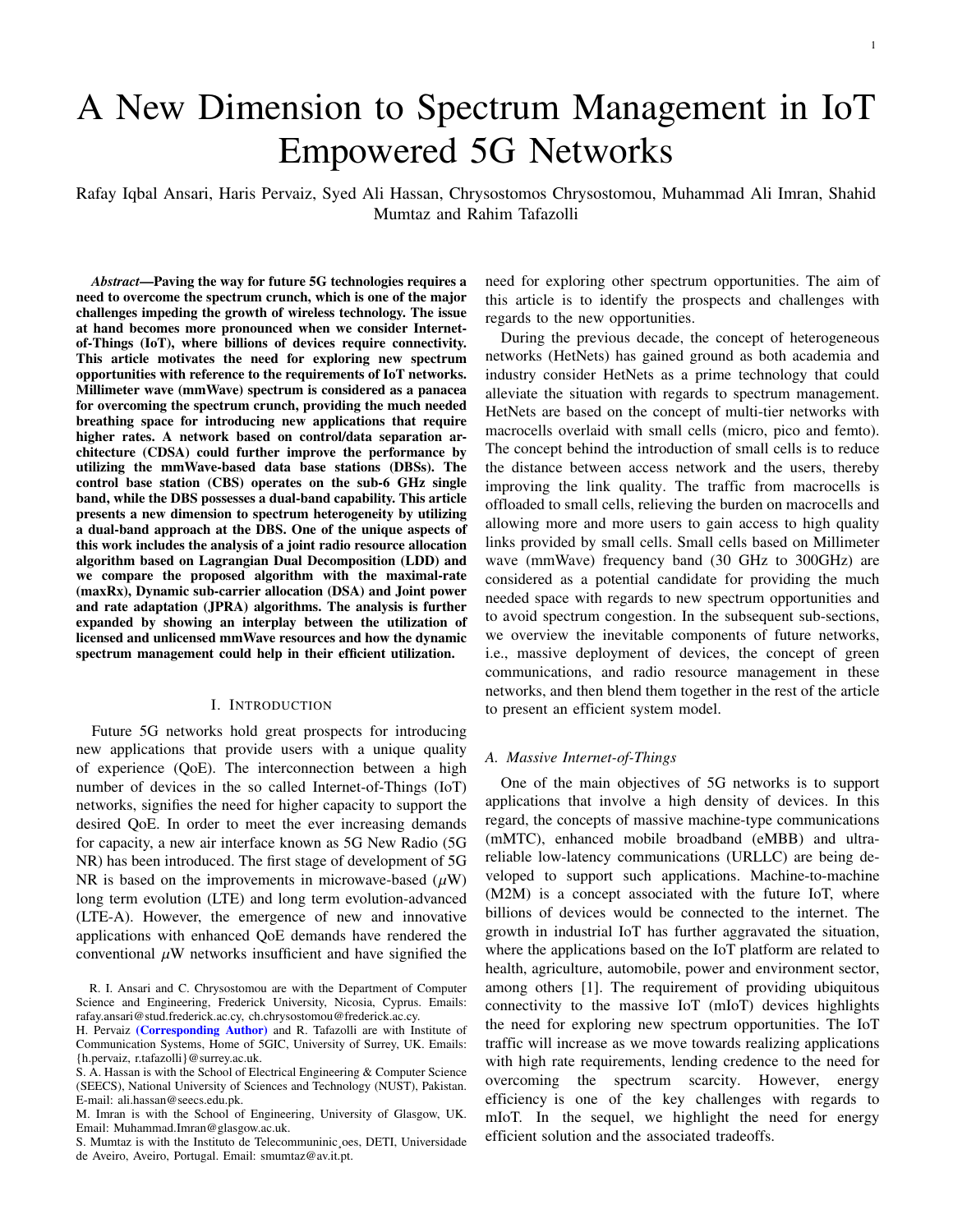## *B. Green Communication Networks*

The concept of green communications is emerging, where several new techniques have been introduced to enhance the energy efficiency (EE) of a network. Wireless networks comprise of energy hungry base stations (BSs), which highlights the need for ensuring EE with regards to the BS operation. Moreover, the energy consumption becomes more pronounced when we consider massive deployment of devices. Energy consumption can be reduced by employing dynamic resource allocation techniques that ensure optimal utilization of resources. However, it is important to identify the performance tradeoffs with regards to the EE, i.e., maximizing the EE can have detrimental impacts on other performance metrics such as outage probability [2] [3]. Moreover, the energy consumption of a wireless network also depends on the desired quality-ofservice (QoS), e.g., a higher transmission success may lead to higher energy consumption. Therefore, in this article, we motivate the need for dynamic radio resource allocation that maximizes the spectral efficiency (SE) and EE of the network.

#### *C. Radio Resource Management*

Dynamic spectrum management techniques allow the devices to switch between different options, thereby increasing the overall network capacity by providing more degrees of freedom [4]. The resource management problem becomes more pronounced when ultra dense network (UDN) deployment based on mmWave technology is considered. In the context of UDNs, the network performance gains such as EE can only be enhanced by developing network optimization framework. A dynamic user association and power allocation mechanism allows the optimal utilization of resources, while keeping in view the network constraints [5]. Recently, the concept of dual-band BSs has been explored for mitigating the interference and providing higher transmission bandwidths. Utilizing two different frequency bands with different propagation characteristics could provide significant performance gains in terms of network capacity [6]. A dual-band approach may involve utilization of sub-6 GHz and mmWave band. In such a network, the user is able to associate with low data rate but more reliable sub-6 GHz links or high data rate but relatively unreliable mmWave links [7]. This integrated mmWave/sub-6 GHz approach allows shared use of unlicensed and licensed spectrum and highlights the need for dynamic radio resource management.

#### *D. Contributions of this work*

In this work, we utilize the concept of control data separation architecture (CDSA), where the main concept behind CDSA is to separate the control plane (CP) and the data plane (DP). The CP operates at lower frequencies so that larger coverage could be ensured. On the other hand, DP can operate on higher frequency bands such as the mmWave bands for providing higher capacity and more spectrum opportunities. The nomenclature of CDSA architecture includes control BSs (CBSs) that correspond to the macrocells, while the data



Figure 1: System model: Integration of licensed/unlicensed band based on CDSA

BSs (DBSs) correspond to the small cells, which overlay the CBSs. A detailed discussion on the CDSA architecture and its potential benefits is presented in Section II.

In view of the challenges posed by future dense networks, in this article, we present a system model that employs the concept of CDSA and motivates a new dimension to spectrum heterogeneity by analyzing a dual-band approach based on using both licensed and unlicensed spectrum. We employ a dualband approach at the DBS, where the DBS operates in both unlicensed 26 GHz and licensed 60 GHz mmWave frequency band. Viewing the importance of ensuring an energy-efficient solution, we develop a multi-objective optimization problem, which jointly optimizes conflicting objectives to analyze the SE and EE. One of the unique aspects of this work includes the analysis of a joint radio resource allocation algorithm based on Lagrangian Dual Decomposition (LDD). The LDDbased algorithm jointly optimizes the decisions with regards to power allocation for CBS and DBS, conducts sub-carrier pair allocation and determines the choice of transmission strategy. Towards the end of the article, we present a case study that provides a designer's perspective for a network based on CDSA, complemented by a dual-band approach. We also present a comparison of relevant power allocation schemes with our proposed scheme by quantifying the achievable EE and SE.

## II. CONTROL-DATA SEPARATION ARCHITECTURE

The 4G cellular networks prohibit to cater the future demands, which highlights the need for exploring new opportunities. CDSA has been introduced as a key technology for realizing new applications. The CDSA can prove beneficial in UDNs, with the dense deployment of mmWave DBSs to provide better SE by the efficient utilisation of radio resources, whereas the controlling and signaling can be efficiently provided by the CBS [8].

The CDSA promises to overcome the limitations of traditional networks by providing ubiquitous coverage and is well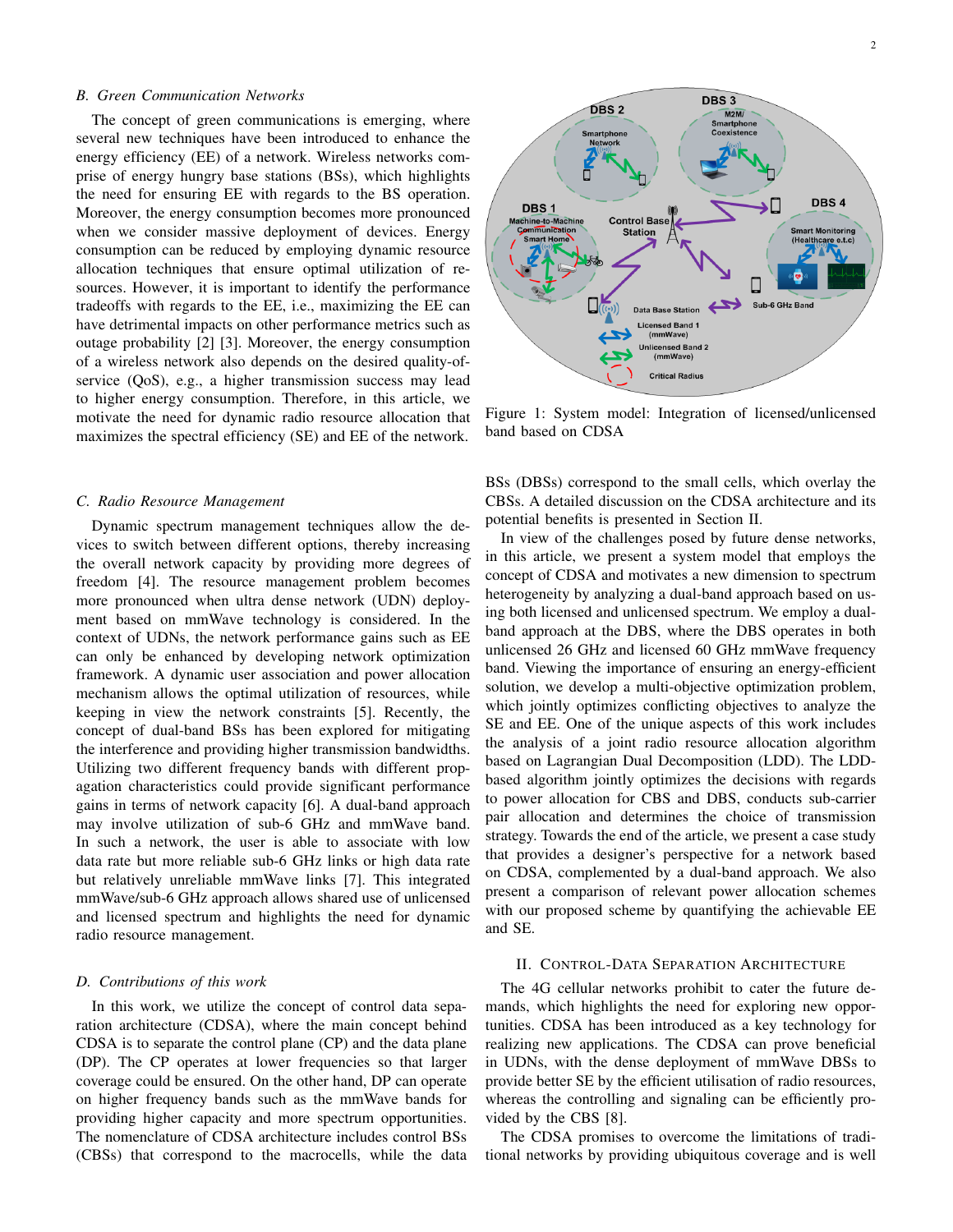suited for diverse applications and use cases defined for the 5G networks. Moreover, the CDSA allows to distinguish between active and idle modes of the cellular users (or IoT devices), which helps in efficient allocation of resources. The active devices<sup>1</sup> establish association with both the CBS and DBS, while the idle devices are only connected to the CBS. When a device initiates any activity, the CBS can designate the best DBS to the device. The DBSs can be densely deployed in UDNs, but they can be switched off during the low/off peak traffic loads in order to reduce the energy consumption.

In contrast to the conventional cellular networks, CDSA manages the issue of frequent handovers by utilizing a mobility management mechanism that incurs lower signaling overhead [8]. The handovers taking place between DBSs falling within the coverage area of CBS are centrally managed, leading to lower signaling overhead and smooth handovers. Fig. 1 depicts the deployment of CBSs and DBSs for empowering IoT applications, where each DBS possesses a dual-band capability to provide transmission to its devices and CBS operate on a single sub-6 GHz band. In the subsequent section, we build the case for combining the dual-band network operation with CDSA and discuss the importance of a radio resource management technique for optimal performance of dual-band mmWave with CDSA.

## III. CASE STUDY: A NEW DIMENSION TO SPECTRUM HETEROGENEITY

Deviating from traditional spectrum heterogeneity involving integration of sub-6 GHz band with the mmWave bands, we, herein, employ a dual-band approach at the DBSs, where each DBS operates at both licensed and unlicensed mmWave frequency bands. Our aim is to extend the CDSA architecture to investigate the dual band mmWave DBSs as a possible solution to develop a joint energy and spectral efficient radio resource management procedure to provide energy savings in comparison to the traditional networks. The studies reveal that the power consumed in the BS comprises of 80% of the total energy consumption of the network. The high share of power consumption by the BS highlights the need for ascertaining an energy-efficient solution for the ultra-dense networks [9]. The CDSA architecture can be further categorized into the following cases as listed below:

- 1) The CBS is responsible for supporting the CP only, while the DP is supported by the DBS.
- 2) The CBS is responsible for supporting both the CP as well as the DP, while the DBS supports the DP.

The average traffic load at different time intervals of the day at each DBS can be predicted by self-learning traffic prediction mechanisms based on the historical call data records using support vector machine (SVM) regression model. The historical data is split into the training and testing datasets. The traffic prediction module is trained on the training dataset and then it predicts the average traffic load for the considered DBS for the testing dataset to evaluate the accuracy and precision of the proposed training prediction mechanism. In our model, the whole day is divided into 24 equal time intervals with duration of one hour, where the time intervals are denoted by  $t \in \{t_1, t_2, \dots, t_{24}\}.$  It is also assumed that the average traffic load remains constant within the two measuring time intervals, however, the devices are assumed to be moving with the speed of 3 km/hr randomly within the coverage area of the DBS and the CBS.

Fig.2 depicts the proposed CDSA architecture with licensed and unlicensed mmWave bands DBSs *f*<sup>2</sup> and *f*3, respectively, by employing the realistic blockage model overlaid within the geographical coverage region of the single band CBS on *f*1. Once the average traffic load for each DBS at the time interval  $t_i$  is predicted,  $i = \{1, 2, \dots, 24\}$ , the devices are associated with either CBS or DBS along with the selection of the frequency either CBS or DBS along with the selection of the frequency bands,  $f \in \{f_1, f_2, f_3\}$ , which is followed by the resource block (RB) allocation. The partitioning of radio resources among the CBS and DBS for both signaling/controlling and data transmissions are quite dependent on the factors such as density of devices, density of DBSs, the propagation environment including areas covered by the buildings, height distribution of the buildings and the locations/heights of the DBSs that impact the blockage model.

In this trend, this work investigates the impact of the partition of spectral resources among the CBS and DBSs on the system performance such as achievable EE and SE. It is assumed that there are  $N_1$  RBs exclusively reserved for the CBS operating at *f*<sup>1</sup> band based on its operating bandwidth, whereas the total number of RBs at DBSs operating at *f*<sup>2</sup> and  $f_3$  bands are assumed to be  $N_2$  and  $N_3$ , respectively. The total number of RBs at the CBS can be divided into two orthogonal sub-partitions, namely as  $N_{DBS}^C$  and  $\overline{N_1}$ .  $N_{DBS}^C$  is the set of RBs reserved exclusively for the unserved devices covered by the DBSs while initiating the data connections with the CBS.  $\overline{N_1}$  can be further repartitioned into  $N_{CBS}^D$ and  $N_{CBS}^C$ , respectively, where  $N_{CBS}^D$  is the set of RBs that serve the devices that are provided data coverage by the CBS.  $N_{CBS}^C$  is the set of RBs reserved for the control and signaling mechanisms of the CBS. For the simplicity of the analysis, we define the proportion of the RBs reserved by the CBS (or ratio of  $N_{DBS}^C$  and  $N_1$ ) for providing data transmission to the unserved devices lying within the DBS by  $\alpha$ . Similarly, the proportion of the RBs reserved by the CBS (or ratio of  $N_{CBS}^D$  and  $\overline{N_1}$ ) for providing data transmission to the unserved devices lying within the CBS by  $\beta$ .

One of the key contributions of this work is to provide some design insights to the network providers to dynamically adjust the partition of resources among the CBS and DBS considering the aforementioned factors of the simulated environment and the priority of the two considered objectives (EE and SE) to obtain the better system performance. In this regard, the joint EE and SE maximization problem is formulated as a multiobjective optimization (MOO) problem, which tries to maximize the two conflicting objectives simultaneously subject to the partition of spectral resources among the CBS and DBSs, the minimum QoS requirements, and maximum input power constraint. The MOO problem is transformed into a single objective optimization (SOO) problem using the Weighted Tchebycheff method [10]. The transformed SOO problem can

<sup>1</sup> The term devices refer to both cellular users or IoT devices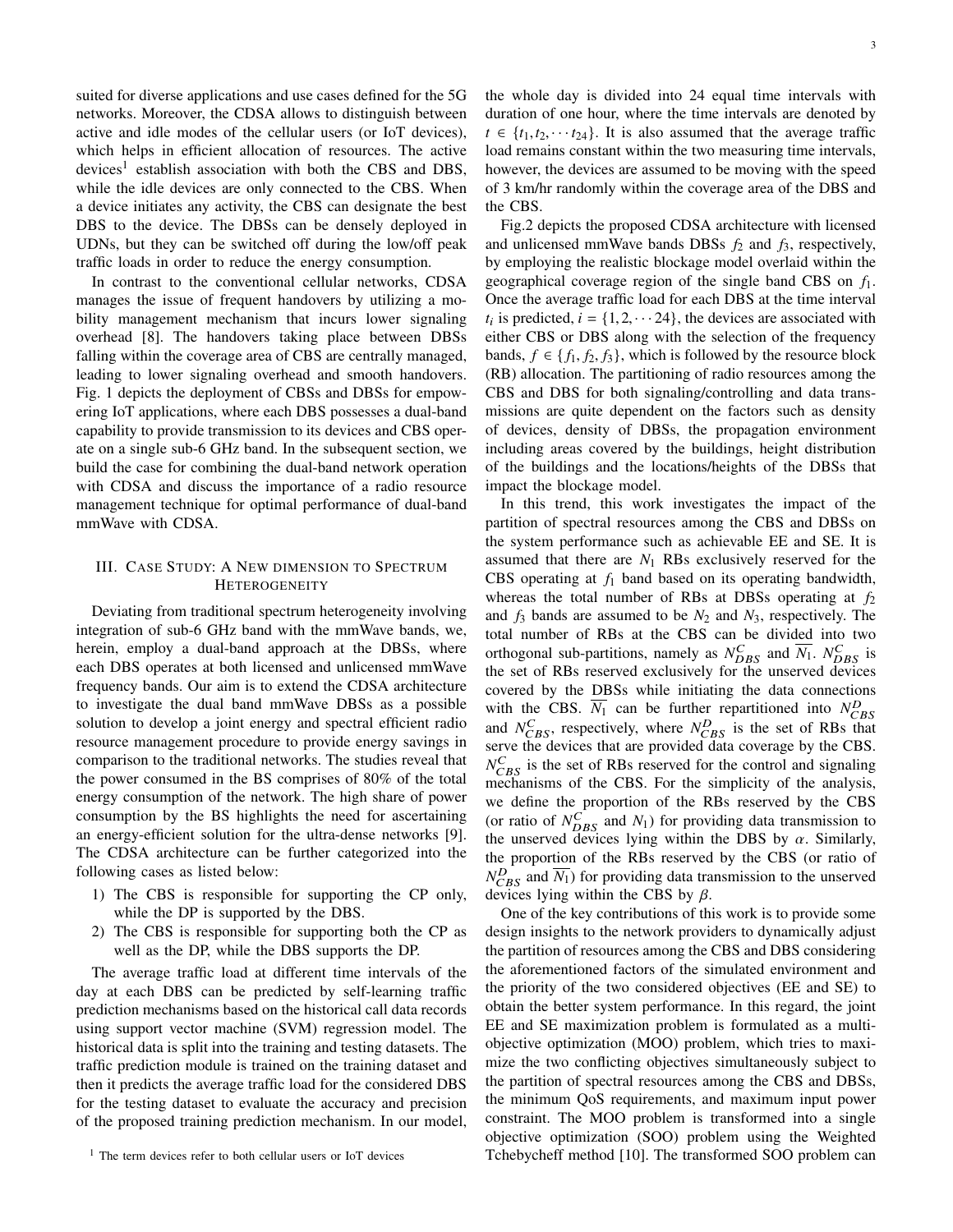

Figure 2: Proposed radio resource management procedure CDSA-based 5G networks

be solved using standard interior point methods, such as LDD method, allowing us to obtain the Pareto optimal solution resulting in a complete Pareto-Frontier curve by dynamically adjusting the weights of both the objectives. The main steps outlined in the proposed radio resource management procedure to evaluate the system performance in terms of the achievable SE and EE are depicted in Fig. 2. We have defined EE as the ratio of total system power and total system rate observed at per unit bandwidth, while the SE is defined as the ratio of total system rate and system bandwidth.

#### *A. Simulation Setup and Performance Evaluation*

In this article, our emphasis is on the *Case 2*, where the CBS is responsible for supporting both the CP as well as the DP, while the DBS supports the DP. We analyze the proposed CDSA network consisting of dual band DBSs lying within the coverage region of a single band CBS in the downlink transmission scheme as depicted in Fig. 1, assuming that perfect channel state information (CSI) is available at the CBS. We assume that the sector level beam alignment is already established and the coarse grained beam level alignment takes place in order to establish the high directivity links. We further assume that the CBS is operating at the unlicensed sub-6 GHz industrial, scientific and medical (ISM) band, namely as  $f_1 = 2.4$  GHz with an operating bandwidth of 20 MHz, resulting in  $N_1$  = 100 RBs. The DBSs are operating at the licensed mmWave band,  $f_2 = 26$  GHz and unlicensed mmWave band,  $f_3 = 60$  GHz with an operating bandwidth of 1

GHz, and we assume the total number of RBs as  $N_2 = 192$  and  $N_3$  = 192 in each band, respectively. In this work, we don't strictly follow the 5G new radio (5G NR) recommendations regarding variable RB size. Moreover, we assume that the RB size  $N_1$ ,  $N_2$  and  $N_3$  is fixed and it doesn't vary with the traffic requirements. However, our system model is flexible and can be analyzed for different values of frequencies and RBs. In the simulation environment, we assume 6 DBSs lying within the geographical coverage region of the CBS with randomly distributed devices within the region of interest. The maximum transmission ranges of the CBS and the DBSs are assumed to be 1 km and 100 m, respectively. A maximum of 10 devices are assumed within the coverage area of a DBS. Moreover, the number of devices outside the coverage area of DBSs and distributed within the coverage area of CBS is also assumed to be 10.

The links operating at the sub-6 GHz band follow Rayleigh small scale fading, whereas Nakagami fading is assumed for the links operating at mmWave bands. The noise spectral density is assumed to be -174 dBm/Hz. The blockage model considered in this analysis is a rectangle Boolean scheme giving the probability of the line-of-sight (LoS) link as the negative exponential function of the distance *d* between the devices and the DBS, e.g., exp{−µ*d*}. It is important to highlight that  $\mu$  is dependent on the size and density of the blockages [11]. We apply this LoS probability function based on the real building statistics of the simulated envi-ronment [11]. There is a simplified version of the Boolean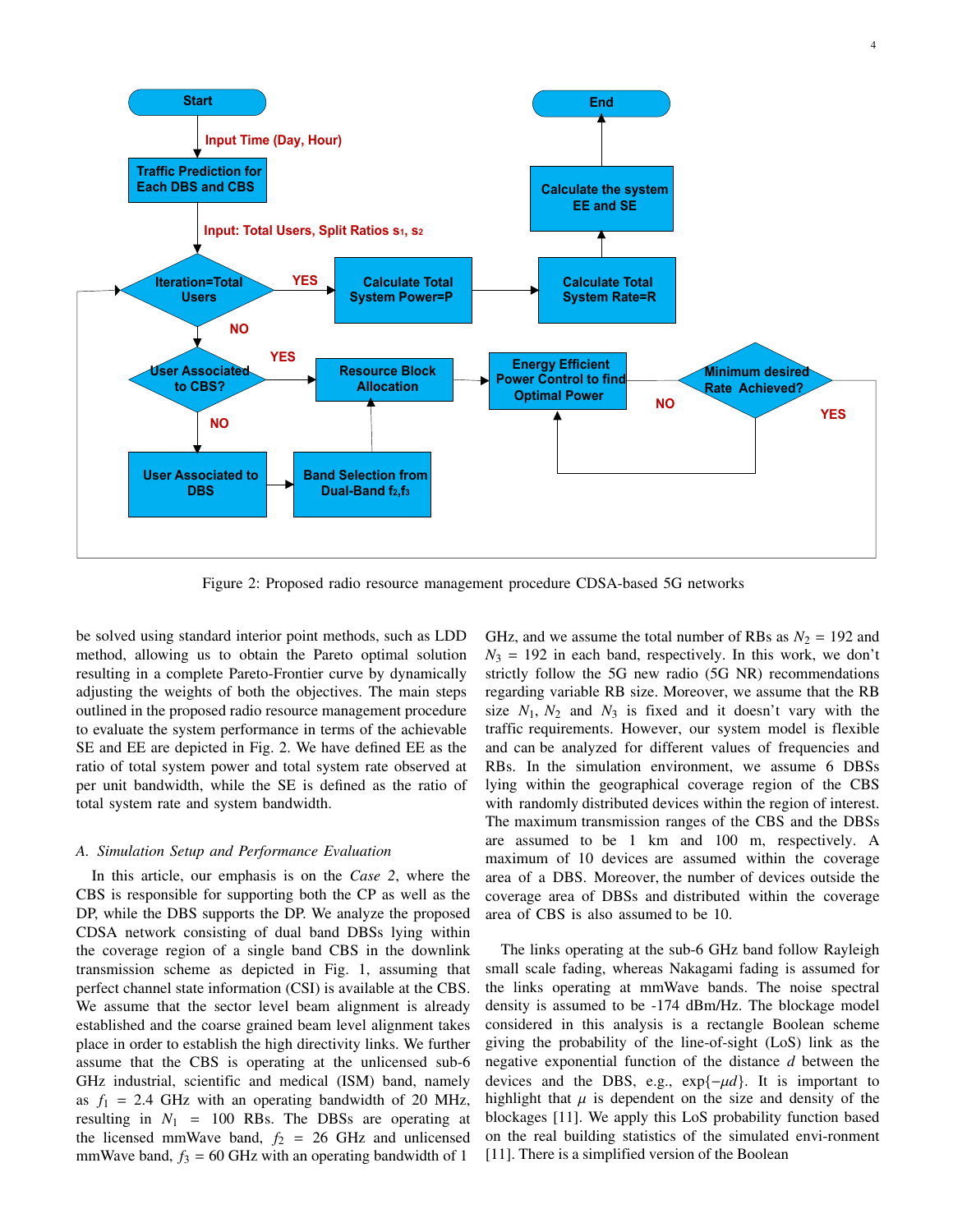

Figure 3: Energy-efficiency versus spectral-efficiency with  $\alpha$  = 50% and  $\beta$  = [50% 60% 70% 80%] at the measuring time interval  $t_5$ , average traffic load  $L_{\text{DBS}}$  = [50% 30% 30% 60% 20% 30%]



Figure 4: Energy-efficiency variation with different sets of  $\alpha$ and  $\beta$  at the measuring time interval  $t_{10}$ , average traffic load  $L_{\text{DBS}} = [40\% \ 25\% \ 30\% \ 45\% \ 50\% \ 35\%]$ 

rectangular scheme wherein the link between the devices and the DBS is assumed LoS if it falls within the critical radius  $R_C$ , and non-line-of-sight (NLoS) otherwise [12].

The path loss exponent for NLoS and LoS links are assumed to be  $\rho_n = 4$  and  $\rho_l = 2$ , respectively whereas the path loss exponent for transmissions at sub-6 GHz band is assumed to be <sup>2</sup>.7. The standard deviation of shadowing for NLoS and LoS links are assumed to be 7.2 dB and 5.2 dB, respectively. The sector level beamwidth is assumed to be  $90^\circ$ , while the beamlevel beamwidth is assumed to be  $30^\circ$ . The total time slot duration is assumed to be  $65535\mu s$ , which is a combination of the alignment time and the data transmission time [13]. The pilot transmission time for beam alignment phase is considered to be  $20\mu s$ , where the pilot transmission time is always less than the total time slot duration.

Fig. 3 demonstrates the EE versus SE for the proposed

LDD-based scheme by dynamically tuning the priority of both the objectives resulting in the corresponding Pareto optimal solution at  $\alpha = 50\%$  for various values of  $\beta$ . Moreover, a comparison between the proposed LDD-based scheme and the maximal-rate (maxRx), Dynamic sub-carrier allocation (DSA) [14] and Joint power and rate adaptation (JPRA) [15] algorithms is presented. In the following, we briefly explain the functionality of these schemes. The average traffic load  $L_{\text{DBS}}$  for each DBS at the  $5<sup>th</sup>$  measuring time interval denoted by *t*5, is predicted by the traffic prediction module as  $L_{\text{DBS}} = [50\% \ 30\% \ 30\% \ 60\% \ 20\% \ 30\%]$ , where  $L_{\text{DBS}} = 50\%$ denotes 50% loading at the DBS, i.e., 5 users, as the maximum number of users assumed at the DBS=10.

## • Maximal-rate (maxRx)

In the first step, equal water-filling level is assumed for all users by assigning equal transmit power for all the sub-carriers. Next, the sub-carrier allocation and user association with the BSs is conducted to maximize the sum rate. The process is reduced to a single objective problem, where the achievable SE and EE for this single-objective problem at  $\alpha = 50\%$ ,  $\beta = [50\% \ 60\% \ 70\% \ 80\%]$  is shown in Fig. 3. MaxRx scheme provides a higher SE but a lower EE due to more power consumption as compared to the LDD-based scheme at  $\alpha = 50\%$ ,  $\beta = 50\%$ . However, for higher values of  $\beta$ , both SE and EE are impacted and a lower value for both factors is observed as compared to the LDD-based scheme.

## • Dynamic sub-carrier allocation (DSA)

The worst sub-carriers are eliminated and equal transmit power is assumed for all the remaining sub-carriers. The sub-carrier allocation and user association is conducted to maximize the sum rate, where the scheme is based on a single objective problem. As shown in Fig. 3, DSA scheme provides a lower SE and EE as compared to the proposed LDD-based scheme.

## • Joint power and rate adaptation (JPRA)

The worst sub-carriers are eliminated by assigning zero power on those sub-carriers. The power of the eliminated sub-carriers is added to the total available power and is subsequently redistributed among the remaining sub-carriers. The sub-carrier allocation is fixed and the power allocation is based on the the multi-level waterfilling approach for maximizing the total number of bits transmitted on each sub-carrier. It is pertinent to note that the elimination of sub-carriers reduces the network capacity, thereby leading to less SE and EE as compared to the LDD-based scheme.

Considering the results for LDD-based scheme, it can be observed that an increase in SE leads to an increase in EE up to a peak value. This trend is a result of the dominance of circuit power of the BS as compared to the transmit power. However, following the peak value, the EE decreases sharply with an increase in SE as now the transmit power dominates the total power consumption of the transmission that leads to a quasi-concave behavior of EE-SE tradeoff. The Pareto frontier curve shown in the figure also signifies three points of interest, i.e., the power minimization point, the EE maximization point,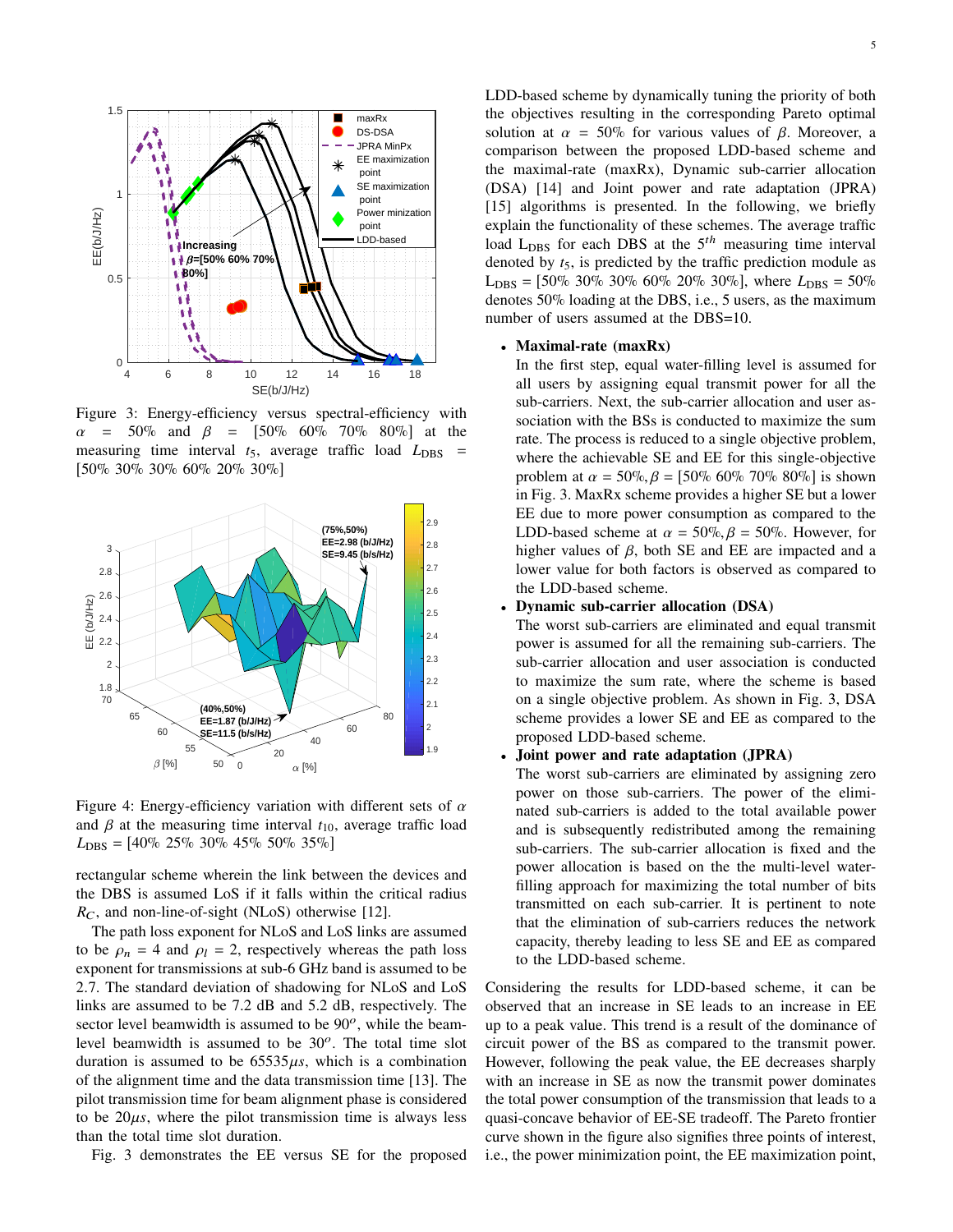

Figure 5: Energy-efficiency for the different partition sets of  $(\alpha, \beta)$  at measuring time interval  $t_1$ , average traffic load  $L_{\text{DBS}} =$ [40% 25% 30% 45% 50% 35%]

and the SE maximization point. These points are important from the designer's perspective, highlighting the extremities of SE/EE tradeoff.

Similarly, Fig. 4 shows the variation of EE with different partition sets of  $(\alpha, \beta)$  at the 10<sup>th</sup> measuring time interval, denoted by  $t_{10}$ , where the corresponding predicted traffic load is  $L_{\text{DBS}} = [40\% \ 25\% \ 30\% \ 45\% \ 50\% \ 35\%]$ . This figure signifies the maximum achievable EE for the partition set  $(\alpha, \beta)$ , providing a designer's perspective for identifying the desired partition set. However, as discussed earlier, it is important to note that maximum achievable EE and maximum achievable SE are observed at different partition sets. For example, Fig. 4 shows that maximum EE=2.98 (b/J/Hz) can be achieved at partition set (75%, 50%) with the corresponding SE=9.45 (b/s/Hz). On the other hand, minimum EE=1.87  $(b/J/Hz)$  is observed at partition set  $(40\%, 55\%)$ , with the corresponding SE=11.5 (b/s/Hz), which signifies the impact of partition set on the EE and SE.

Fig. 5 presents the EE versus the different partition sets of  $(\alpha, \beta)$  at the 1<sup>st</sup> measuring time interval denoted by<br>t. The average traffic load of each DBS predicted by *t*1. The average traffic load of each DBS predicted by the traffic prediction module at  $t_1$ , is given by,  $L_{\text{DBS}}$  = [40% 30% 20% 50% 60% 30%]. The maximum EE of <sup>1</sup>.<sup>45</sup> b/J/Hz is observed for the partition set (25%, 60%). Similarly, from Fig. 6, we can observe that the corresponding achievable SE approximately equals to <sup>11</sup>.<sup>2</sup> b/s/Hz for the same partition set. The <sup>11</sup>.<sup>2</sup> b/s/Hz observed at the same partition set (25%, 60%) is not the maximum value of SE. It shows the corresponding SE observed at the partition set that provides maximum EE. These figures help in identifying the optimal  $(\alpha, \beta)$  combination for achieving the maximum EE and the corresponding SE at that combination. If the desired criteria is to achieve maximum SE, then similar results could be obtained showing the variation of SE with  $(\alpha, \beta)$  combination and the corresponding EE. The optimal combination can change with the number of users and the bandwidth available at CBS. The users leaving the network frequently could impact the



Figure 6: Spectral-efficiency for the different partition sets of  $(\alpha, \beta)$  at measuring time interval  $t_1$ , L<sub>DBS</sub> [40% 30% 20% 50% 60% 30%]

optimal combination for achieving the desired EE and SE. If several users enter the coverage area of a CBS and fall outside the coverage of all the 6 DBSs, then an optimal combination would have a higher  $\beta$  requirement. Similarly, an increase in the number of users lying within the coverage area of DBS but are not served by DBS would lead to a higher  $\alpha$  requirement.

The aforementioned results depict the significance of the performance gains that can be achieved through CDSA. From a network designer's perspective, the optimal control-data partition can be identified depending on the network rate requirements and the density of the devices in the network. Moreover, the traffic load patterns influence the performance of CDSA, which signifies the need for developing new traffic prediction techniques. To summarize, the proposed network provides a direction towards employing CDSA for achieving better performance as compared to the conventional cellular networks.

## IV. CONCLUSION AND FUTURE DIRECTIONS

In this article, we built the case for employing dual-band mmWave network based on CDSA, presenting a new dimension to spectrum heterogeneity. Viewing the spectrum crunch and the ever increasing demand for higher bandwidth, dualband mmWave network could go a long way in alleviating the spectrum scarcity. The utilization of mmWave wireless communication for future 5G networks is motivated by delineating the design aspects. We reason that despite these factors, the popularity of mmWave licensed and unlicensed bands would increase with time and lead to the development of several new applications. We employ the CDSA architecture to evaluate the dual-band mmWave network by splitting the available RBs between control and data plane. A MOO problem is formulated, which jointly optimizes conflicting objectives; SE and EE. A case study is presented for analyzing the SE-EE tradeoff, providing a designer's perspective for a CDSA-based network.